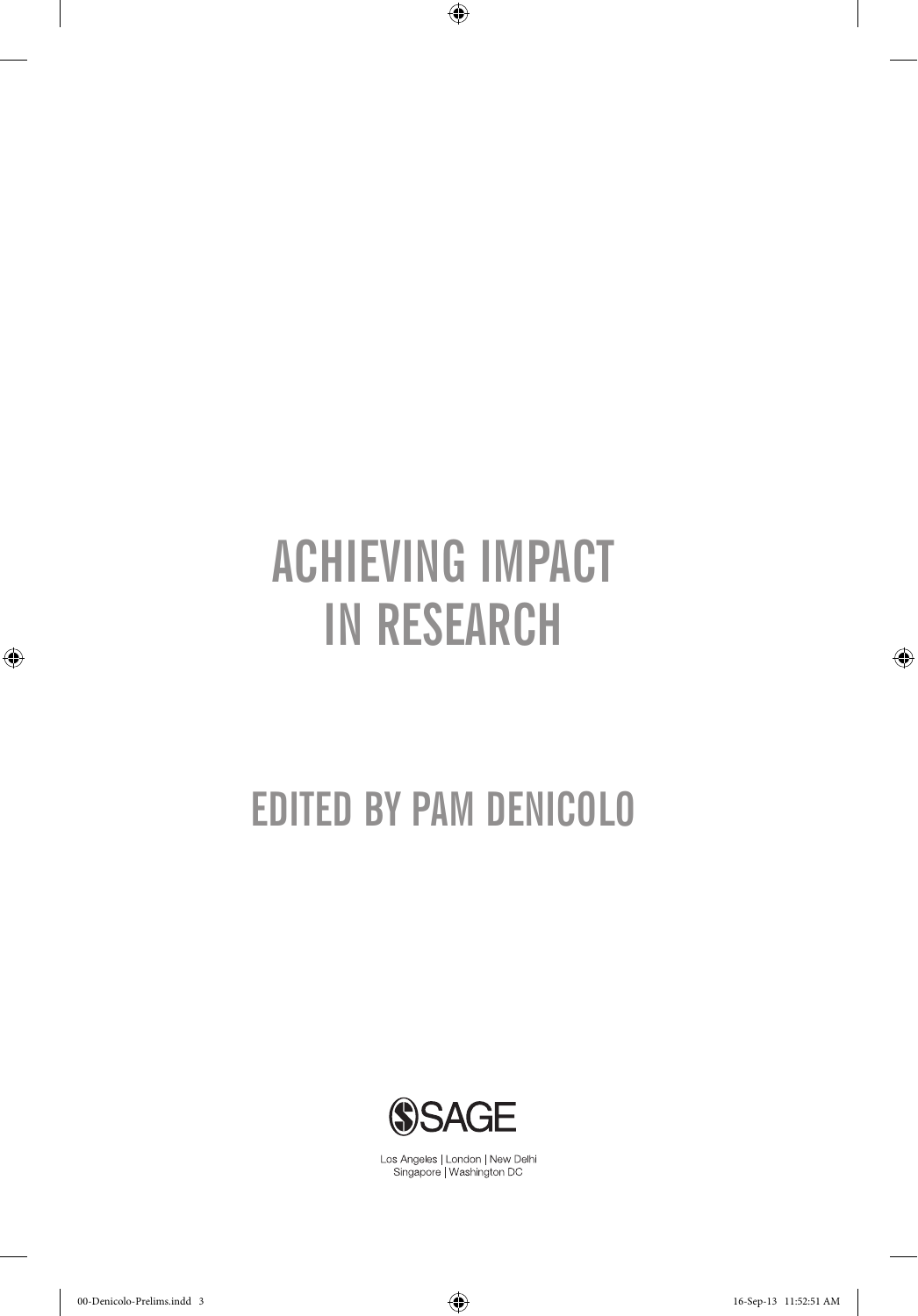# **1 WHAT IS THE MEANING OF IMPACT IN RELATION TO RESEARCH AND WHY DOES IT MATTER? A VIEW FROM INSIDE ACADEMIA**

⊕

## *COLIN CHANDLER*



◈

- Definitions of impact
- The changing academic viewpoint on impact
- Some challenges confronted
- The emerging picture of impact

Impact is a commonly used term but in the research context it is gaining more importance. It is most often assumed that the meaning of impact is clearly understood and interpreted in the same way by researchers, funding bodies, policy-makers and the public, but we might consider whether this is the case.

### REFLECTION POINT  $\forall$

Before you read any further you might want to jot down what you understand by impact in the context of research so that you can compare it to the definitions provided here.

◈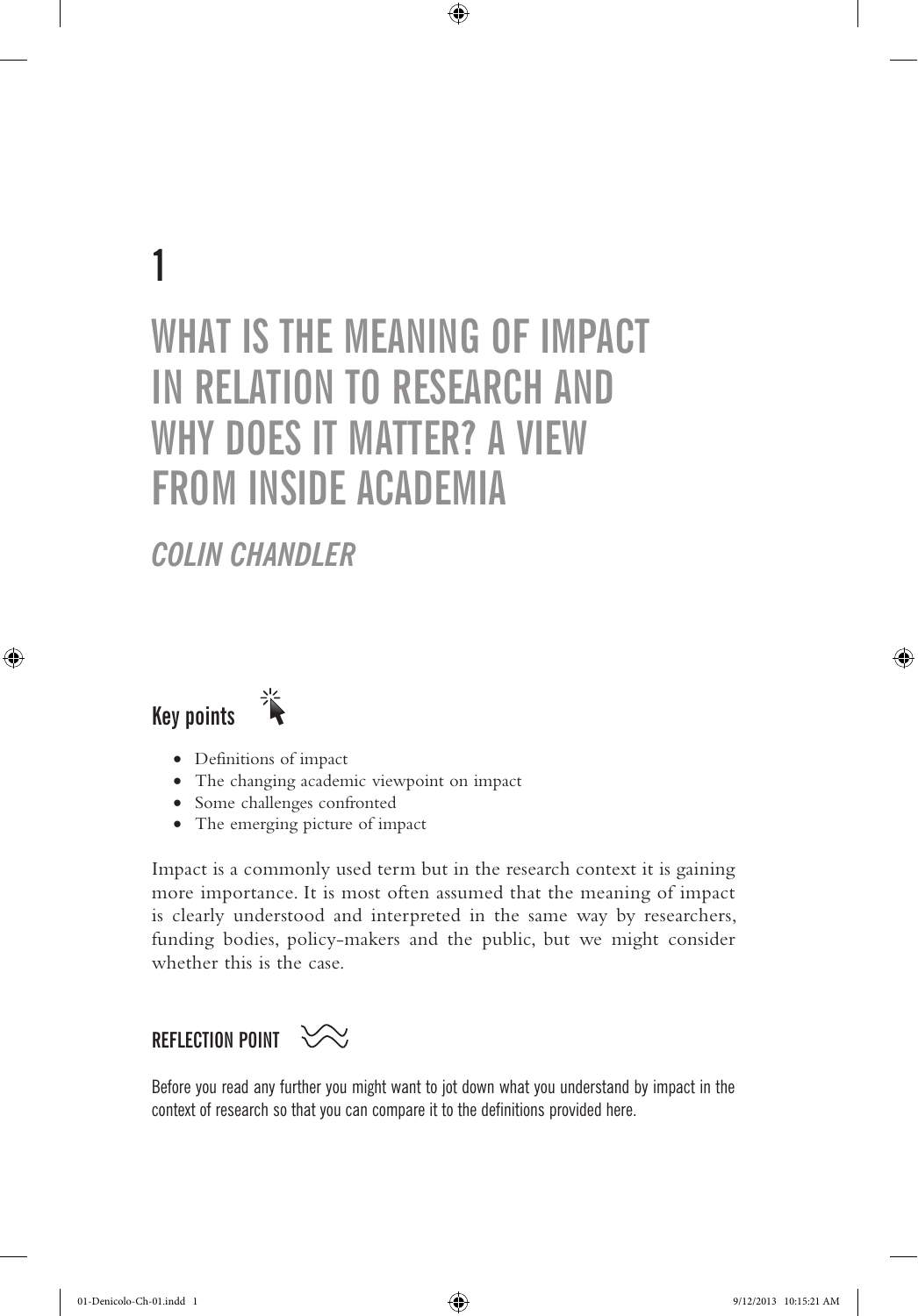Impact in its simplest definition is about making a difference, so there is action or activity which leads to change, but that change needs to be seen within a context which may be global, local or even individual. Also the nature of the change needs to be considered, whether it is related to people, systems, environment, knowledge, understanding or policy.

⊕

So this simple definition of impact, *making a difference*, needs to be developed to be useful to researchers and research funders. Researchers are now being asked to look back at their research and identify the impact it has had as well as to look forward and predict what impact their ongoing and future research will have. These issues have historically been implicit, assumed within the research ethos of the academic community, but are now being required as explicit statements to justify and secure ongoing and future funding from public, private or charitable funds.

This chapter will:

- • explore these definitions of impact further;
- look at the change in approach to impact over the last decade and the debates around this change from an academic viewpoint;
- draw together the emerging picture of impact as an element driving research direction in the twenty-first century to set the scene for the later chapters of this book.

### **Exploring definitions**

There are many definitions of impact circulating at present; I am taking three which broadly cover the range. The Arts and Humanities Research Council (AHRC) has shown considerable interest in establishing impact within their remit and say, 'By impact we mean the "influence" of research or its "effect on" an individual, a community, the development of policy, or the creation of a new product or service. It relates to the effects of research on our economic, social and cultural lives' (AHRC, 2010: 1); the Research Councils UK (RCUK) emphasise the link with excellence in their definition: 'Impact is the demonstrable contribution that excellent research makes to society and the economy' (RCUK, 2011: 2); and the Research Excellence Framework 'REF2014' defines impact as '… an effect on, change or benefit to the economy, society, culture, public policy or services, health, the environment or quality of life, beyond academia' (REF, 2011: 48). These definitions combined show that impact is far wider than just knowledge creation within academia.

These definitions enable us to look at the nature of impact, the relevance of context and the outcomes or indicators of impact. The nature of impact

◈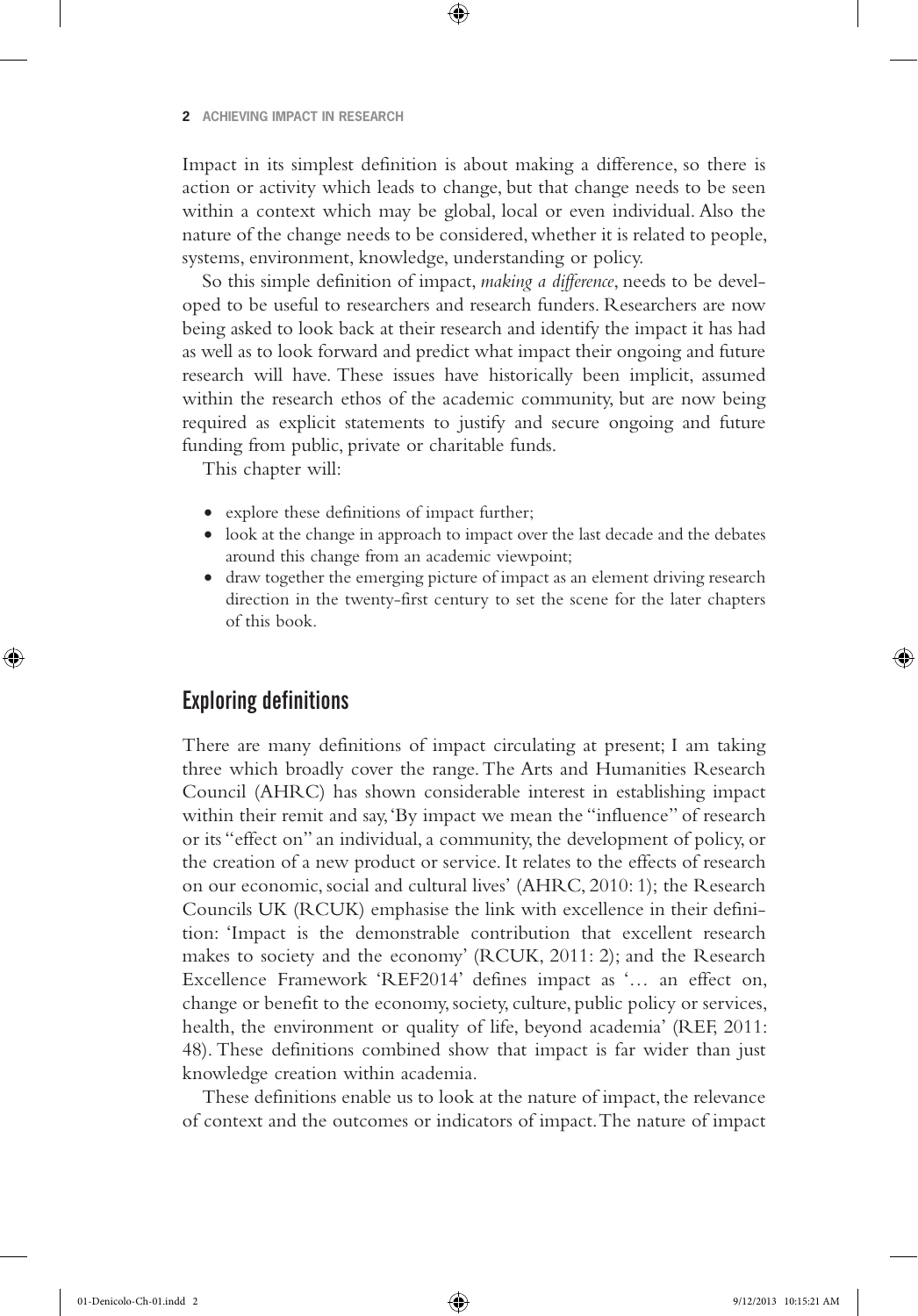is identified as the influence, effect, demonstrable contribution, change or benefits that result from the research. The context within which that impact takes place is broad beyond academia in the realms of society, economy, public policy or services, health, the environment or quality of life. The outcomes or indicators of impact encompass the individual, community or global levels and are the application of new knowledge or understanding in the development of policy, creation of products or services. Impact is largely considered from an anthropocentric viewpoint but effects on non-human subjects and environment need to be considered as well. Impact is also implicitly of benefit to society drawing on the ethical principles of causing no harm (non-maleficence) and doing good (beneficence) within an essentially utilitarian concept, namely the greatest good for the greatest number.

#### **A changing academic viewpoint**

The emerging picture of impact is driving research direction in the twenty-first century. This paradigm shift, a change in the way we are viewing research in higher education, is both changing practice among researchers and changing the behaviours of research funders. As with many changes, this has led to much debate and controversy within the sector; however, to use the words of the Research Councils, it is seeking demonstrable 'Excellence with impact' (RCUK, 2007). (More information about the Research Councils' perspectives can be found in the next chapter.) This focus on impact could be seen to have parallels with research training, which was brought to the fore in the Roberts review 'Set for success' in 2002 (Roberts, 2002) where the need for a wider training was identified in doctoral education to better fit researchers to the needs of industry and subsequently society in general. The powerhouse of postgraduate research must not be underestimated as the pipeline to the development of highly skilled individuals who will not only populate higher education in the future but also be key drivers and leaders in the social, economic and cultural development of healthy societies in the UK and across the world. In this time of global reach in our universities we must also consider the global impact of our and our students' activities.

Thomas Kuhn, in his analysis of the history of science, used the term *paradigm shift* to explain the step changes in worldview that occurred following a new discovery, or way of thinking (Kuhn, 1996). Over the past decade, the worldview of the nature and purpose of research has changed with respect to the issue of impact.

◈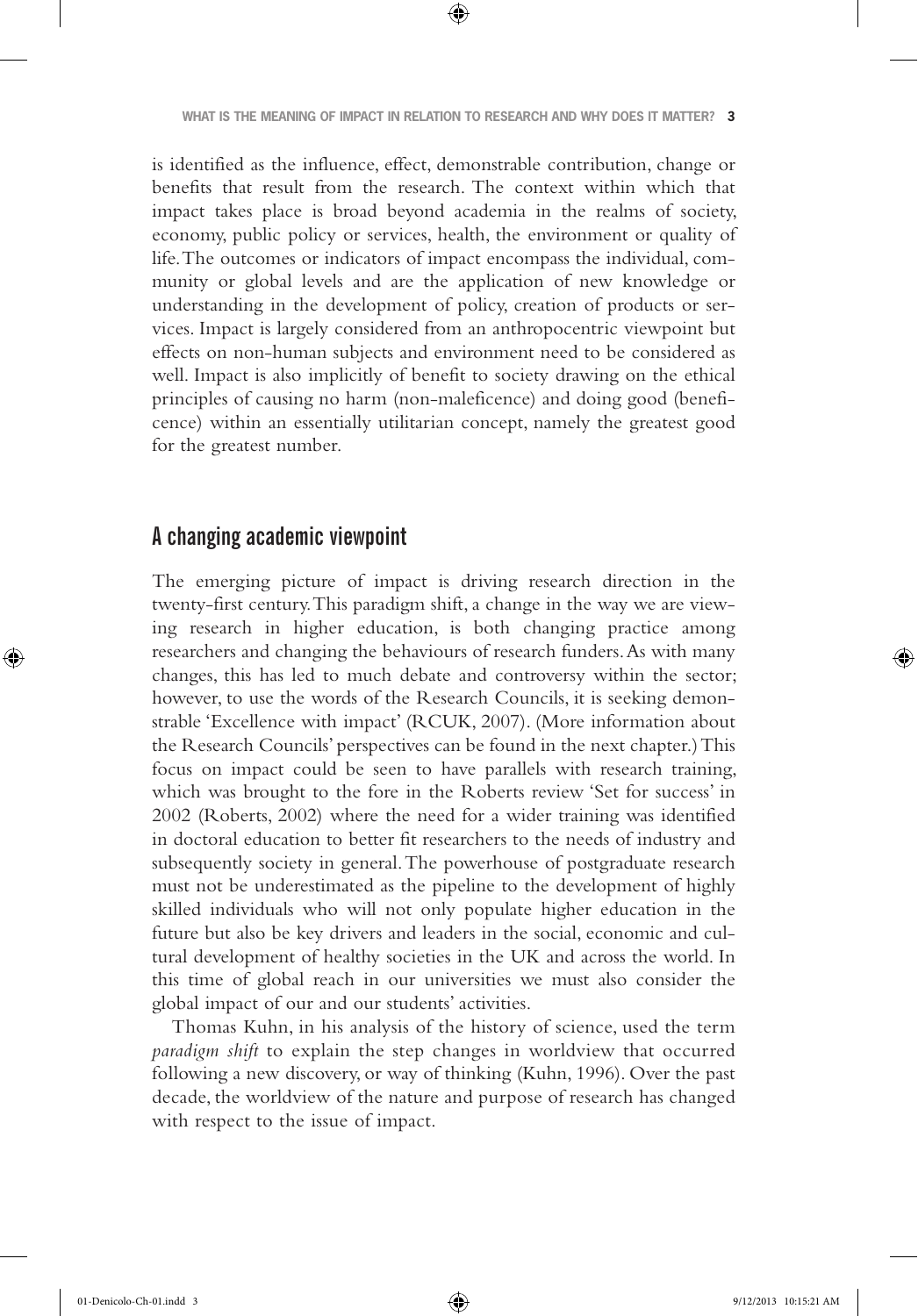This is exemplified by a number of specific changes (see Box 1.1) which are addressed below:

⊕

| <b>CHANGES IN THE WAY RESEARCH IS VIEWED</b><br><b>BOX 1.1</b> |                                                                                                                                                  |    |                                                                                                                                   |
|----------------------------------------------------------------|--------------------------------------------------------------------------------------------------------------------------------------------------|----|-----------------------------------------------------------------------------------------------------------------------------------|
| From                                                           | Implicit<br>Research $-$ an end in its own right<br>Curiosity driven<br>Academic freedom<br>Self-regulated<br>Serendipity<br>Academic excellence | To | Explicit<br>Focused and forward-looking research<br>Targeted<br>Constrained<br>Governance<br>Investment<br>Excellence with impact |

Within the research community there has been an implicit understanding that research makes a difference  $-$  it may not be immediate, but the growth of knowledge about our world and about our ways in society would inevitably contribute to its development. The evidence of the nineteenth century with its rapid technical and industrial development speaks for itself. The technological developments in the second half of the last century have changed the way we work, communicate and live. Much of this development has been led through university research.

Over this period there was a massive expansion of the university sector in the 1960s with the building of new universities and the establishment of the polytechnics and then in the 1990s with the inclusion of the former polytechnics into the university sector. Throughout this period, university education expanded from the province of the select few, to the experience of a substantial proportion of young people and an increasing number of mature students. Alongside this, the postgraduate and academic opportunities also expanded to service the growing university population. Research was an implicit part of the university academic's work and its impact was passed on through teaching and academic publication in the main part.

Over the past decade, there has been an increasing demand to make explicit the purpose of each research endeavour and the difference or impact it will make or has made. As *The Times* headline in 2010 stated, 'Prove the benefits of research or lose funds' (Hurst and Henderson, 2010), and as a senior member of the funding council is reported to have said when defending the inclusion of impact in the next assessment exercise – REF2014, 'Showing the impact of research beyond University walls makes good political sense' (Lane, 2011).

◈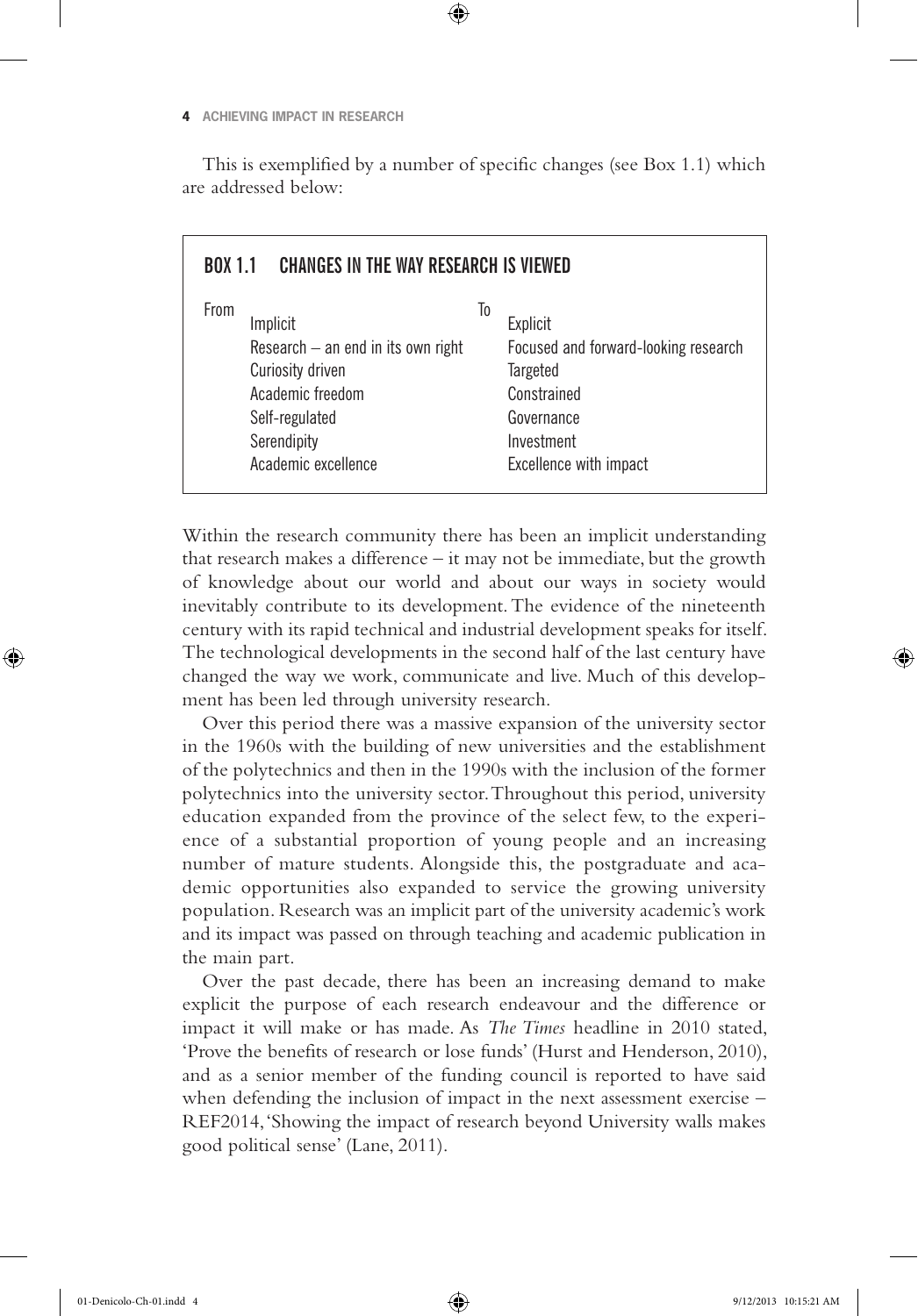When the requirement to show how research may make an impact was introduced, considerable argument was made around academic freedom and the need for research as an end in its own right where the impact would be seen in retrospect in the longer term. This was based on the argument that at the time that the research was undertaken, the difference that it would make (if any) to future society was unknown. Examples were cited of Newton's definition of the laws of motion, which underpin the majority of engineering applications today, and the discovery of radium and polonium by Marie Curie with the development of the theory of radioactivity, which have led to advances in many diverse fields, for example medicine and weapons development. In contrast, the shift has led to more focused and forwardlooking research where pressure has led to thought and argument being put into some prediction of the potential of the research for the future. This is often speculative in nature but has led to a more future oriented, focused and forward looking approach. Perhaps this can be seen as making explicit the implicit expectations, hopes and dreams of researchers.

#### **Confronting some challenges**

Is there then a threat to curiosity-driven research? Perhaps, and fears were certainly expressed over the narrow perception of impact, that it was being focused mainly on economics, that followed the publication of the Warry Report (Warry, 2006). However subsequent work, in particular in the area of the arts and humanities, has helped develop a wider understanding of impact in broader societal terms (AHRC, 2008). Targeting research into potential benefit areas does not necessarily prevent curiosity-driven research, but does require researchers to consider the trajectory and potential benefit of their research, which in turn can address the current Impact Agenda. This has been clearly demonstrated in the arts and humanities areas, which may have felt most threatened, through the AHRC case studies and the Rand study based at Cambridge University (AHRC, 2008; Levitt et al., 2010).

Perhaps the loudest *cri de coeur* has arisen over the perceived erosion of academic freedom. Academic freedom is perhaps already an illusion which has been constrained now for years through funding mechanisms and the need to convince funders that a research idea is worth funding and within their remit. Hence constraint has existed previously, but the question still remains about whether impact is now adding a further strand to that constraint. Underlying the above points is perhaps the fundamental concern that blue-skies, curiosity-driven research, will be replaced by applied research only focused on short-term goals with clear and obvious return.

◈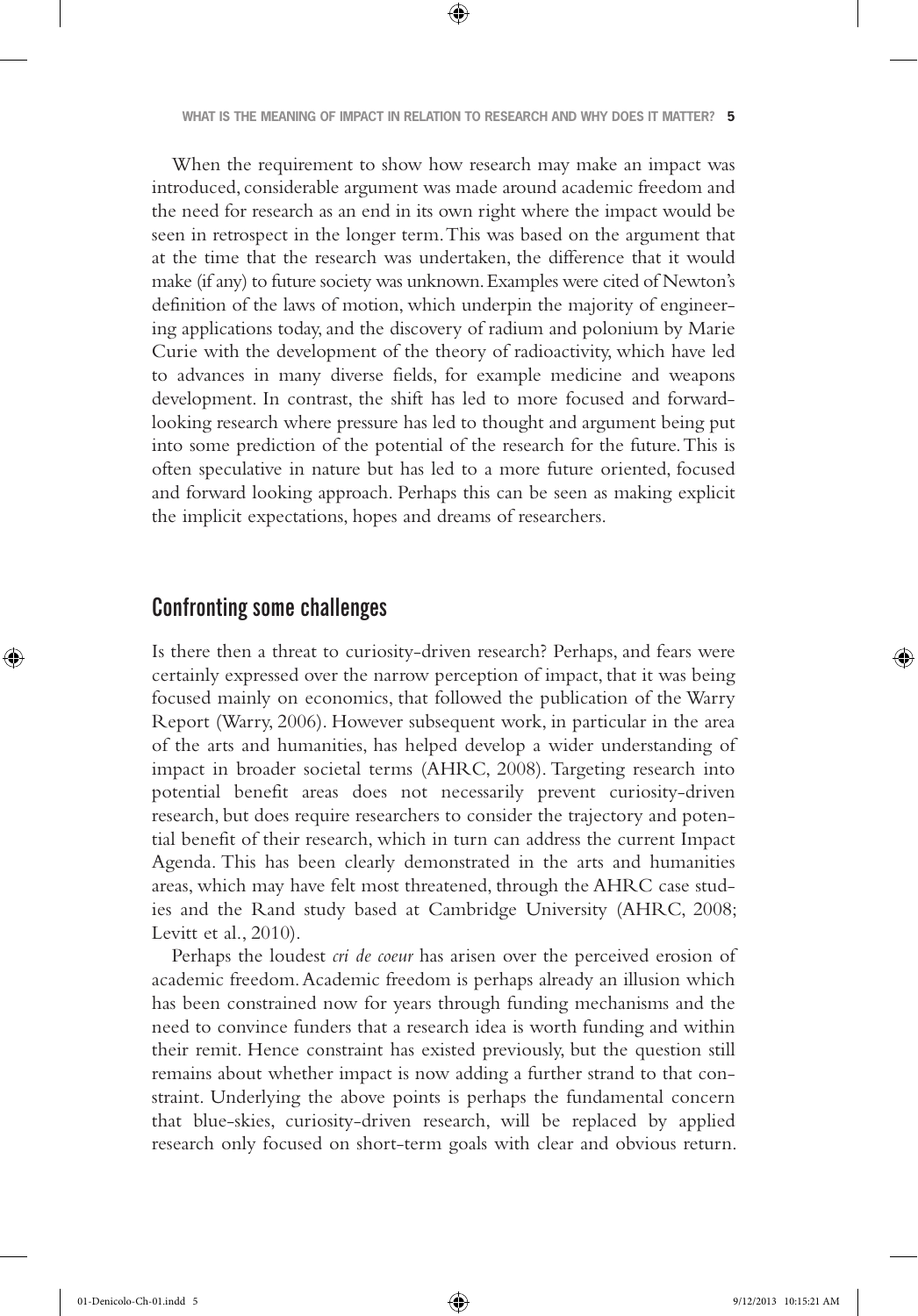This concern is perhaps upheld when consideration is given to modes of funding where an increasing volume of commissioned research is being funded compared to response mode funding. The Research Councils, though, continue to base their research project funding primarily on response mode. However EU funding is predominantly commissioned and charities are mixed but constrained by their charitable purposes. Private sector funding tends to be contract based with a clear view to a return on their investment.

⊕

Another shift has been the increasing development of the governance and public accountability agendas to replace self-regulation, or at least peer regulation, within the academic community. Transparency over the use of resources in higher education for teaching and research has been explored through TRAC returns (Transparent Approach to Costing) (HEFCE, 2009). It is clear that public, voluntary sector and private funders all want to see a return on the investments they make. However the opportunities presented with the current Impact Agenda are for the universities to demonstrate the breadth and diversity of that impact. In the Knowledge Exchange arena much play is made over the creation of KTPs (knowledge transfer partnerships) and spin-out companies, though this ignores the majority of the impact of knowledge exchange which occurs through informal contacts between universities and organisations often through the medium of postgraduate education. It is no surprise when employers comment on postgraduate provision: *'These programmes not only changed people's lives but led to genuine improvements in policy and practice'*  (Northumbria University, 2007).

The governance agenda has also led to the creation of many opportunities within universities for posts encompassing the Impact agenda and has undoubtedly led to an increase in the administrative burden on researchers and university managers. However, this parallels the increasing need for public accountability across all areas of the public sector.

### **The emerging picture of impact**

Whether by good luck or good planning, we have moved from a situation where impact is the serendipitous outcome of research, to one where the investment of funders needs to be seen. A number of reports over the last decade have led to the need to demonstrate in particular with our students the skills outcomes of research training. The Roberts review, 'Set for Success' (Roberts, 2002), initiated the postgraduate skills agenda and has, through the resultant funding streams, led to the development of a wider skills training and now on to the Researcher Development Framework (see Appendices I and II), extending this concept to the researcher's

◈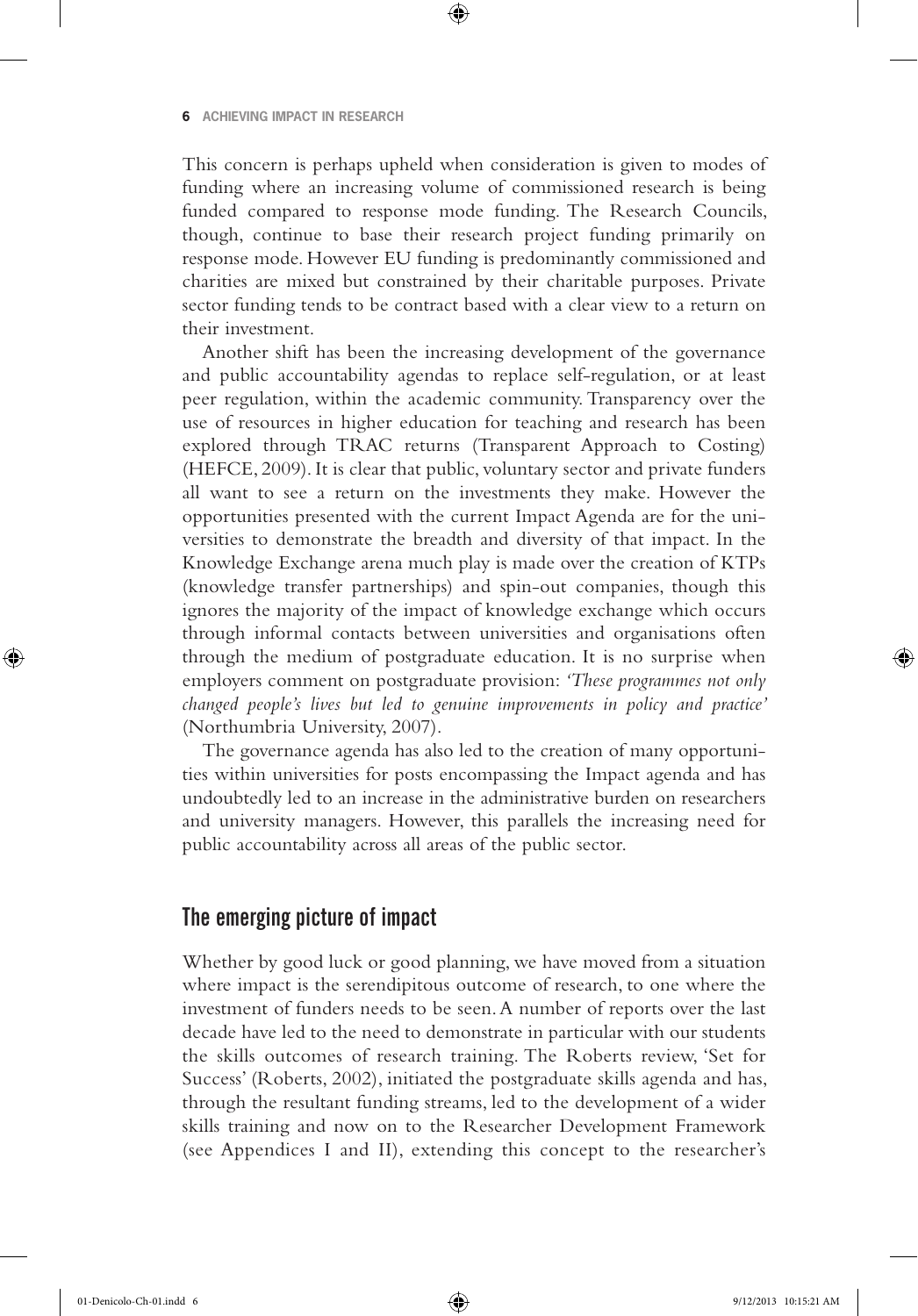lifelong career (Vitae, 2011). Support mechanisms focused on researcher development ensure that doctoral candidates, and to some growing extent postdoctoral researchers, have access to training and other opportunities to expand their skill set. The emphasis is on the wider skills that feed into impact-like activities. The Leitch and Warry reports (Leitch, 2006; Warry, 2006) followed this up, further supporting the need to develop wider researcher skills. Alongside this has come the question of what return the funders are getting on their investment. Vitae, through the Impact and Evaluation Group (see Appendix I) developed a tool – the five-stage impact framework (Bromley and Metcalfe, 2012) to address this challenging question. The highest level of this looks at the long-term benefits of the training and is certainly the most difficult to quantify. Demonstration of this level of impact is reliant on case examples where, of course, a myriad of other factors and experience may contribute. This reflects the complex reality of the researcher's context.

There is no doubt about the legacy of the academic excellence of research over the past decades, though the shift needs to be, in the words of the Research Councils, to excellence with impact (RCUK, 2007). This paradigm shift is on-going. The research landscape is complex and, as the recent REF impact pilot demonstrated, there is still much learning to be achieved for the sector to demonstrate this aspect effectively (REF2014, 2010). The complexity of the research contexts must not be underestimated and different disciplines must be allowed to respond in their own way to reflect the real world impacts that they demonstrate in their own specific contexts.

The features of the paradigm shift described above are more embedded in newer researchers as exemplified by recent doctoral graduates. The doctoral degree in the UK is essentially a research degree in which the student engages in original research and makes an original contribution to knowledge (QAA, 2011). In professional doctorates this contribution is linked in some way to the professional perspective through theoretical or practical development (QAA, 2011). It is interesting to note that these contributions do not specifically have to demonstrate impact. This diversity of programmes reflects the range of doctoral research. They include major discovery or establishing new theory (but these are rare), although more commonly moving knowledge forward through the use of novel methodology, a new application of existing techniques or knowledge applied in a new context. The analogy of a wall can be useful here, where the modest contribution of the doctorate can be described as adding another brick in the wall of knowledge. However, the change in emphasis in doctoral education with concurrent researcher development training has led to researchers who are better equipped to communicate and engage with the public over the impact of their research. Perhaps we could say that they are not just producing a brick but ensuring that it is carefully set in the wall!

◈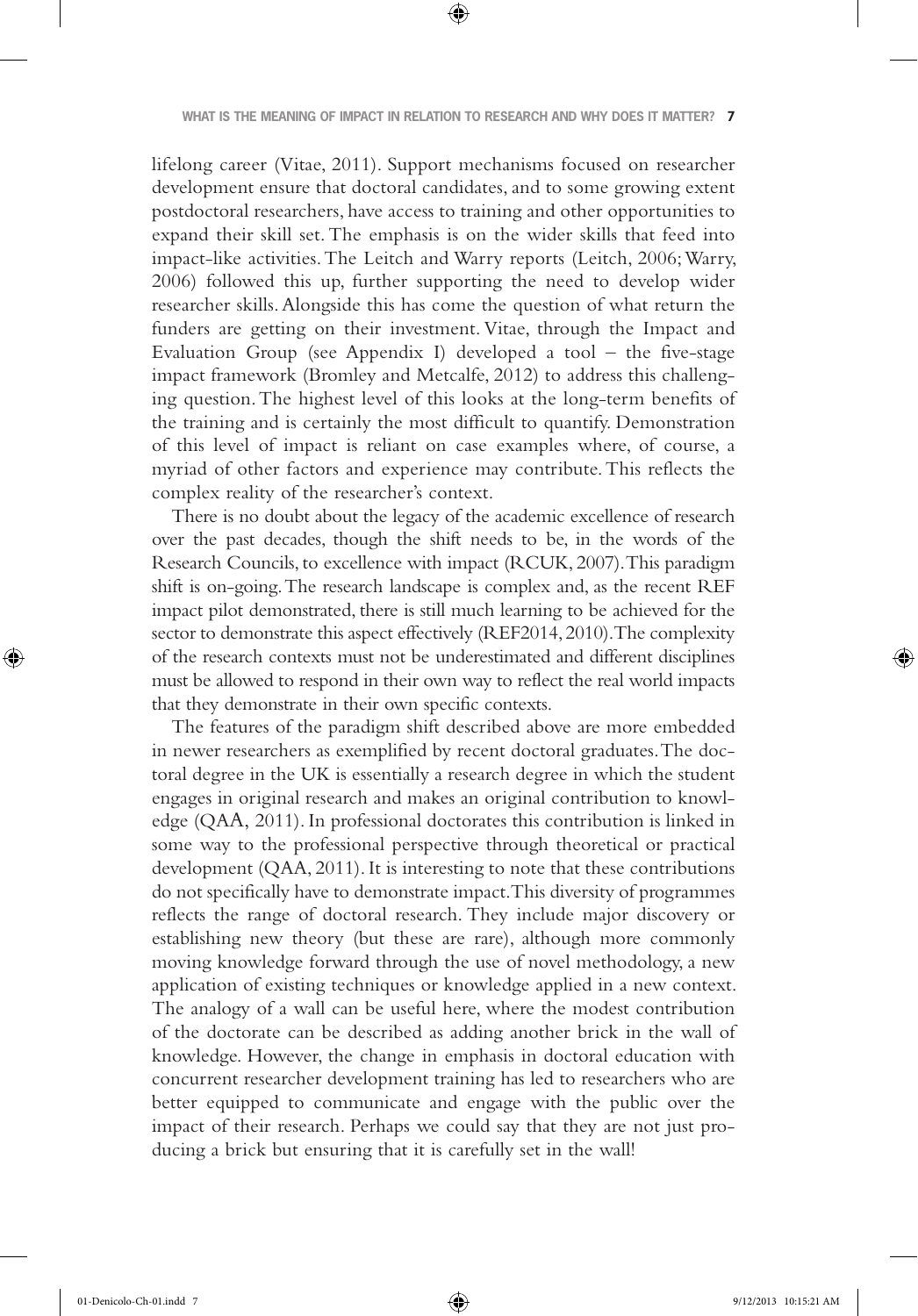This can be illustrated by an encounter I had with a professor in the middle of an Indian city where western medicine rubbed shoulders with abject poverty. He said, 'the important thing is that we make a difference in individuals' lives.' An example from my own area of research is where an appropriate intervention supported by telemedicine saved the life of a Nepali lady. This has led to recognition of important principles which have been explored more widely in Nepal and are now informing telemedicine development in other areas of the world (Lama et al., 2011). Working with an individual and specific focus remains important, but retaining the wider view of where the research is going and what effect it may have embraces the Impact Agenda.

⊕

So I suggest our emerging understandings of impact should embrace a range of definitions, shown in Box 1.2.

#### **BOX 1.2 A COLLATION OF HELPFUL DEFINITIONS OF IMPACT**

To have impact is to have a strong effect, to make a difference.

By impact we mean the 'influence' of research or its 'effect on' an individual, a community, the development of policy, or the creation of a new product or service. It relates to the effects of research on our economic, social and cultural lives (AHRC, 2010).

Impact is the demonstrable contribution that excellent research makes to society and the economy (RCUK, 2011).

Impact … an effect on, change or benefit to the economy, society, culture, public policy or services, health, the environment or quality of life, beyond academia (REF, 2011).

These suggest that we must consider the nature of research impact, the context of research impact and the outcome or effect of research impact. These features will help us to recognise the *significance* or importance of the research and its *reach* or pervasiveness into society.

#### **References**

- AHRC (2008) 'At home in Renaissance Italy an impact case study'. Available at: http:// media.vam.ac.uk/media/documents/legacy\_documents/file\_upload/44451\_file.pdf
- AHRC (2010) 'Impact Summary and Pathways to Impact Frequently Asked Questions AHRC'. Available at: http://www.ahrc.ac.uk/Funding-Opportunities/Documents/ ImpactFAQ.pdf (accessed 30 September 2012).

◈